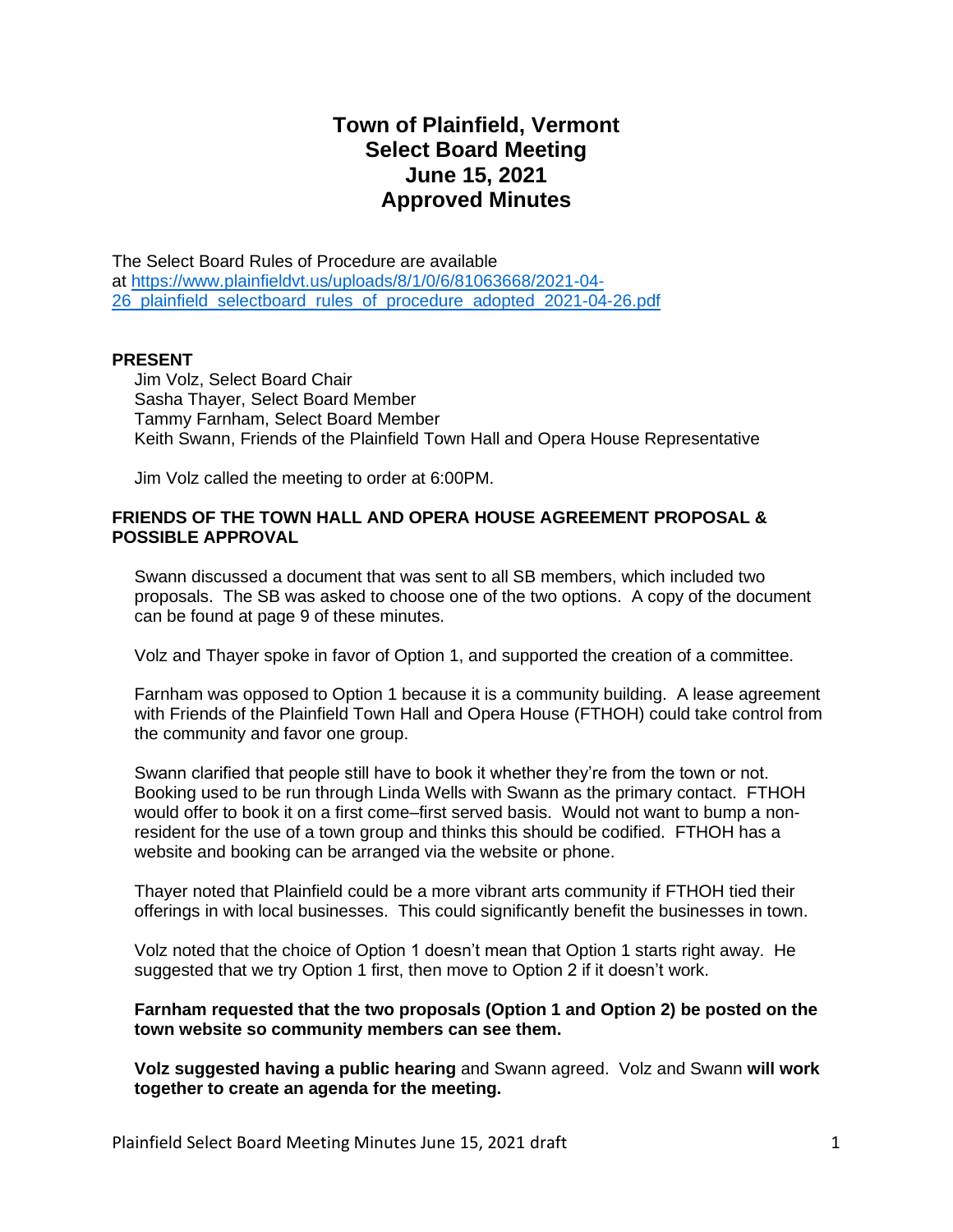Swann spoke as representative of FTHOH and said that they do not wish to continue in the manner they are currently managing it. They would like the town to shift to Option 1 or 2 and they would like to put their energy into building an arts community around the use of the space.

Thayer noted that bringing more shows to town would bring more business to town. Having more going on at Town Hall and Opera House is good for town's economy, yet noted that the town employees cannot be asked to do management, booking or promotion – the town does not have the resources to put the management of the building and events on the town staff.

#### **FTHOH is meeting in the coming week and Keith will bring this discussion to the table.**

Farnham suggested that they consider setting aside a certain amount of money that they have to meet to cover expenses per year and then contribute a percentage of proceeds from each event to the town.

#### **Decision: Keith will modify the options and talk to the FTHOH on Monday, June 21 and then send the new proposal to Thayer, who will post them on the town's website.**

Thayer noted that the FTHOH parking area is going to be used to set up the staging for the construction of the pedestrian bridge. The lot won't be available for events during that time.

The Select Board (SB) went into **EXECUTIVE SESSION REGARDING A PERSONNEL MATTER** from 7:00PM until 7:20PM.

## **PRESENT:**

Josh Pitts, Water and Wastewater Commission Member Mary Lane, Water and Wastewater Commission Chair Sasha Thayer, Select Board Member Tammy Farnham, Select Board Member Jim Volz, Select Board Chair Linda Wells, Town Clerk and Treasurer

#### **The regular Select Board meeting resumed at 7:20PM**

#### **PRESENT:**

Sasha Thayer, Select Board Member Tammy Farnham, Select Board Member Jim Volz, Select Board Chair Keith Swann, Friends of the Plainfield Town Hall and Opera House Jesse Cooper, Planning Commission Member Ryan Christiansen George Cushing Linda Wells, Town Clerk and Treasurer Melinda Vieux Chris Ditmeyer Charlie Cogbill Karl Bissex

Plainfield Select Board Meeting Minutes June 15, 2021 draft 2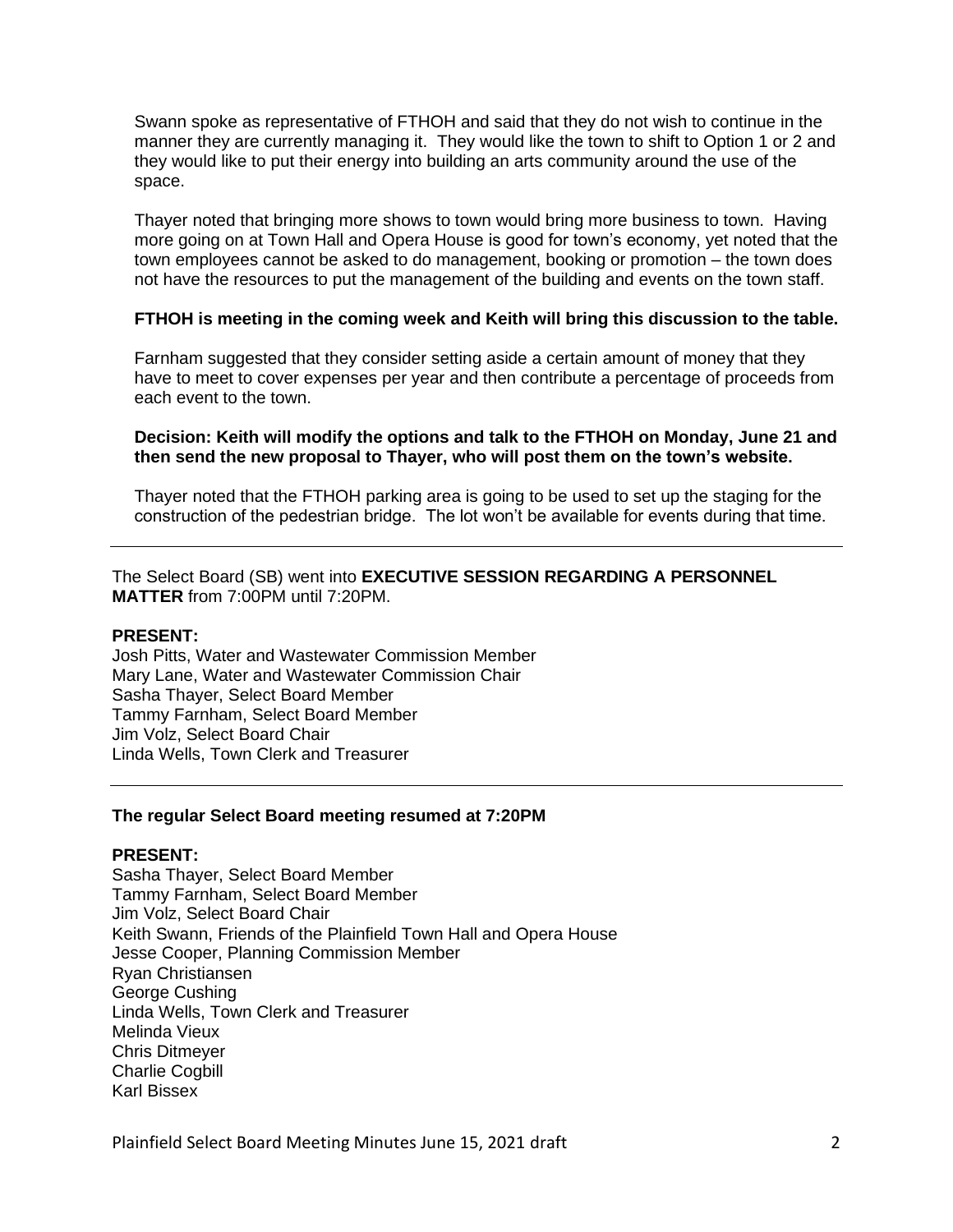Mary Trerice Betsy Ziegler Susan Grimaldi Adam Hochschild Paula Emery, Select Board Administrative Assistant

# **RECOGNITION OF LINDA WELLS and CAROL SMITH**

**Thayer motion to authorize a bonus for the Town Clerk and Assistant Town Clerk** in recognition of the extra and difficult work that they did during the pandemic. **The motion was approved unanimously.** 

# **APPROVAL OF/CHANGES TO AGENDA**

- There were no changes to the agenda.
- The next SB meeting will be at the Town Municipal Building as well as on Zoom, per the Governor's lifting of the (coronavirus) Emergency Order.

# **ANNOUNCEMENTS**

- ⬧ Thayer commended the local elections officials for running consistently free and fair elections and thanked town employees for their efforts during the pandemic.
- Buildings throughout the state are opening per the governor's order. People have expressed appreciation for Zoom making meetings open to all, so SB is taking that into account, moving forward with a hybrid meeting model.
- ⬧ Jesse Cooper announced the Montpelier Housing Trust's matching grant program for small additions creation of accessory dwellings to increase affordable housing in the city. They grant up to \$15,000 to homeowners to use to partition homes to create small apartments. The Plainfield Town Plan covers housing but the cost of building has increased dramatically in the past year. The Town Plan encourages density in the village. Jesse requested that the town consider using federal covid relief funds for something like this.
- ⬧ Emery (who serves as Plainfield's representative to the Central Vermont Regional Planning Commission) noted that Bonnie Waninger from Central Vermont Regional Planning Commission (CVRPC) sent an email to towns offering to attend SB meetings to share information about COVID funds.
- Emery shared information from CVRPC meeting about the successful use of the "Owl" 360 degree camera, which is compatible with Zoom for hybrid meetings.

# **PUBLIC COMMENT**

There was no public comment offered at this point.

# **TOWN CLERK/TOWN TREASURER REPORT (LINDA WELLS) INCLUDING:**

- ⬧ Re-roofing municipal building update: Ken Randall will send a contract for the roofs, and plans to do it in July.
- ⬧ Health officer form needs to go into the Dept of Health. Jim needs to sign the form and then Linda will get Baylen Sky's signature.
- ⬧ Approval of overweight permit for R&A Kennedy Trucking, Williamstown, VT This permit will be for one year. **Sasha moved to approve. Approved unanimously.**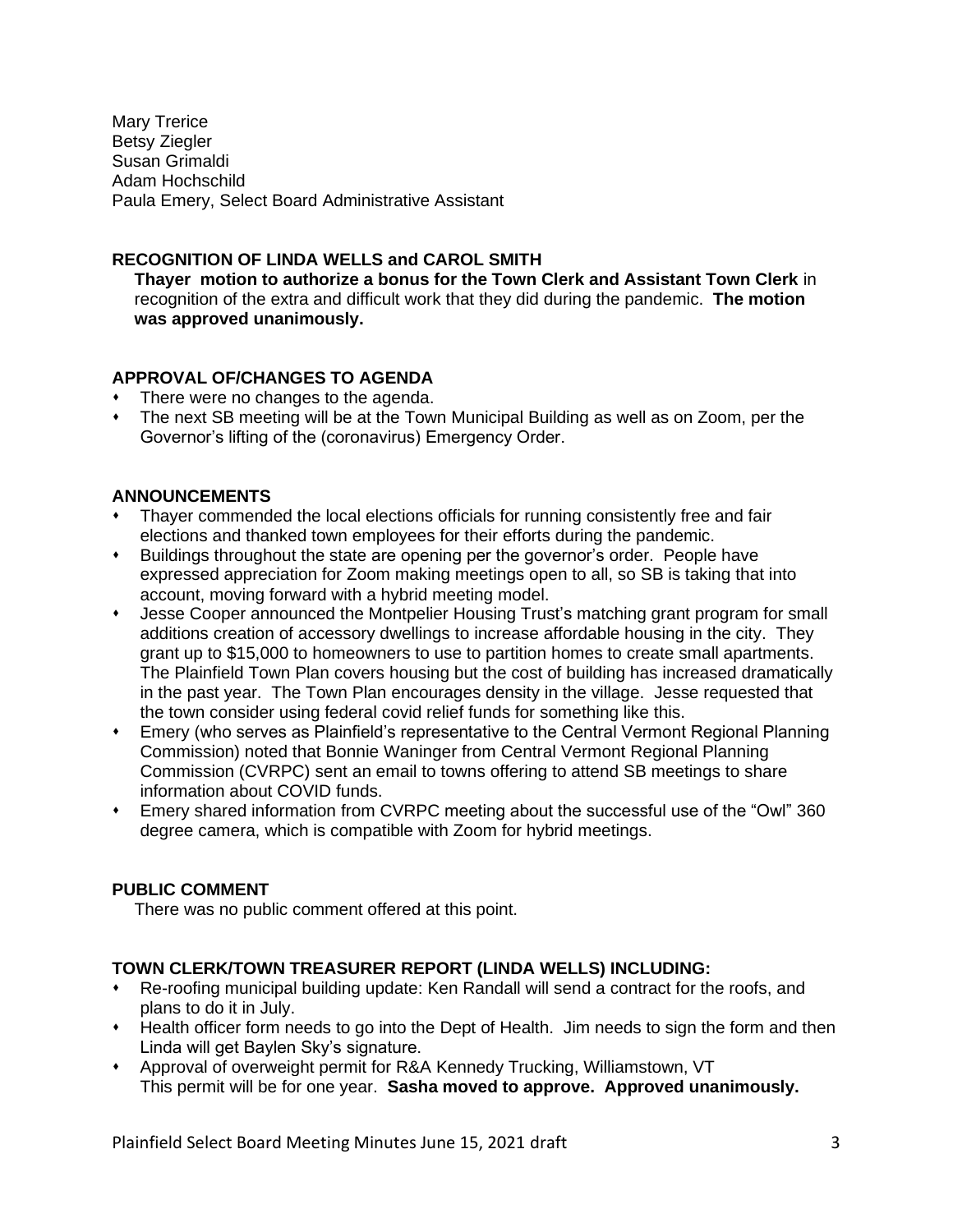- ⬧ Consideration Of/Approval Of Special Events Permit For Lawson's Finest Liquids, LLC For Event At Barre Country Club On June 18, 2021: Permit request went to Barre Town Clerk and as a consequence the permit was submitted late. **Sasha moved to approve. Approved unanimously.**
- ⬧ Approval Of Contract With Washington County Sheriff's Department: Same as previous contracts, but hourly wage went up so town will get fewer hours because the funds are already budgeted for this year. **Farnham moved to approve. Approved unanimously.**
- ⬧ Approval of warrants: Payroll from June 4, June 11. Accounts payable for June 8. **Farnham moved to approve. Approved unanimously.**

#### **APPROVAL OF MINUTES**

- January 5 minutes are still outstanding. June 2 minutes are outstanding. Approval of minutes is on the July 6 agenda. This item was moved to July 6.
- ⬧ Chris Ditmeyer noted that minutes have to be posted within 5 days and asked whether there was a waiver. Sasha explained the Covid 10-day extension and that the town went without a note taker for several months.

# **ROUTE 2 INTERSECTION UPDATE INCLUDING REVIEW OF AGREEMENT BETWEEN TOWN AND STATE**

Farnham is meeting with the state on June 16, she will provide an update at the July 6 meeting.

#### **PEDESTRIAN BRIDGE UPDATE (note that this item was moved up in the agenda)**

Farnham reported the following: There was a meeting about traffic control on June 8 that went well. vhb Engineering went back to the contractor with the town's concerns, including the inclusion of a parking spot. SB reviewed the project blueprint [available on town website] and some changes are being suggested. VTRANS will then get the plans and will give feedback, and then the blueprint will come back to the town. The process is that the plans will move back and forth until it is finalized.

Regarding the issue of getting information out to the town about the timing of the work, Linda gave Farnham a list of village residents' contact information, as she would like to send a postcard to warn about the impact of the work on noise and traffic, but in reality, everyone in town needs to know.

Discussion moved to using signage to inform motorists about the project. Sasha suggested using detour signs get commuters to avoid the intersection during construction. Linda said that signage around the village could be enough and offered to put the sign in front of Town Hall and Town Offices.

**Farnham** requested information about lawn signs to make sure that people know where to get information, and **moved to budget \$150 for lawn signs for the pedestrian bridge project. The motion approved unanimously.**

George Cushing requested a copy of the pedestrian bridge contract. SB have copies and **one will be sent to George.**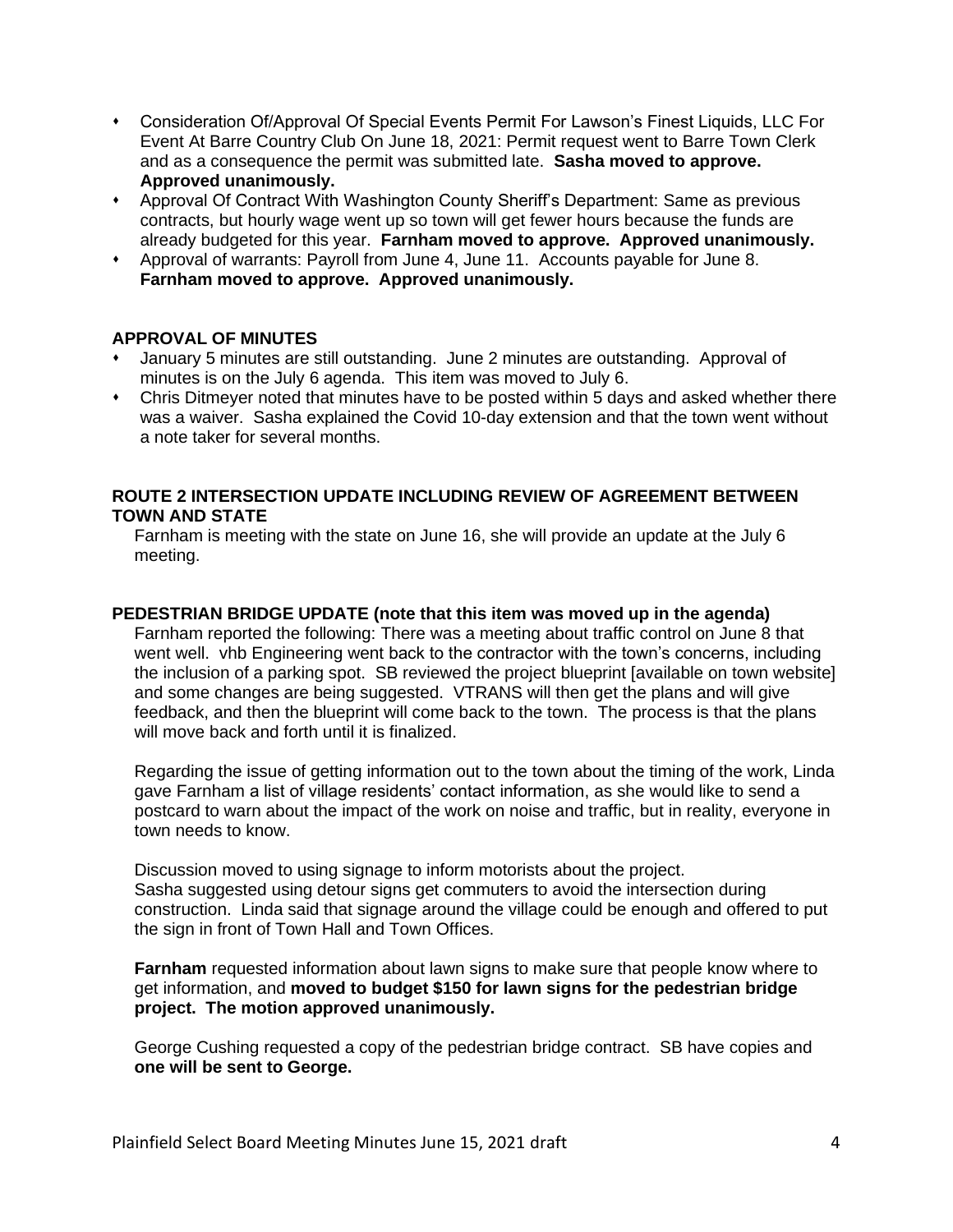#### **REPORT FROM ROAD FOREMAN,** Mike Nolan

A catch basin on Mill Street near the bridge went bad, has gotten 3 quotes to fix it. Linda sent quotes to SB via email. There was discussion of the three bids, with Nolan in favor of Burrell. Nolan noted that he is concerned that the repair will have to include work on the sidewalk.

The Road Crew crushed stone into the hole to hold it over until repair. **Tammy moved to do the catch basin work with Burrell Properties for \$9875.00. The motion was approved unanimously.** 

Nolan: wondering what to do with blacktop in Martin Meadows, and Main Street near the Fire Station has to get done too. Road Crew is considering doing some of the work themselves to save money.

Farnham clarified that the budget is for the Martin Meadows job, and not for Main Street and suggested that the town can get funding for Main Street repaving from Fire Station to Park and Ride from the state as a paving grant. Nolan noted that the Brook Road, Barre Hill and Main Street all qualify for paving grants from the state but the rest are the town's responsibility.

Volz asked Nolan if anything can be done to get these areas through another year. Nolan is going to try to call smaller contractors to see if they can do smaller spots with town help. Nolan stated that his requests for quotes have not been answered.

#### **Tammy moved to accept the bid for \$48,880.00 from Pike Industries to pave Martin Meadows and Walker Lane. The motion was approved unanimously.**

Nolan reported that Bowen Excavating is going to replace a water line on Main Street during the second week of July and has said that it will take the entire week. Bowen wants to close the whole street for a week. There was discussion about preventing the closure of Main Street for this job while the pedestrian bridge project is underway. The two cannot happen at once. Sasha asked if Bowen can do the job before end of June. Nolan said that he will ask.

Paula Emery gave a brief overview of the issue with the sewer line on Main Street and urged that the residents be contacted before any changes are made to the schedule.

Farnham noted that the electrician told her that the Road Crew were great to work with.

Nolan explained that the state has issued new requirements for erosion of gullies, ditches and washes. Letter of intent has to go in on June 25. Linda said that the letter of intent is already completed and all is needs are signatures. **Sasha moved to authorize Volz to sign the letter of intent and submit it. The motion approved unanimously.** 

Nolan asked what the SB thinks about the 10 hour day/4 day week. SB referred him to the decision from last meeting.

# **APPROVAL OF PROCESS FOR ENFORCING ZONING VIOLATION FINES RELATED TO DRB DECISION**

Thayer reported that her research indicated that there are two ways to enforce fines: one is to go through the Judicial Bureau and the other is to go through Environmental Court. The

Plainfield Select Board Meeting Minutes June 15, 2021 draft 5 5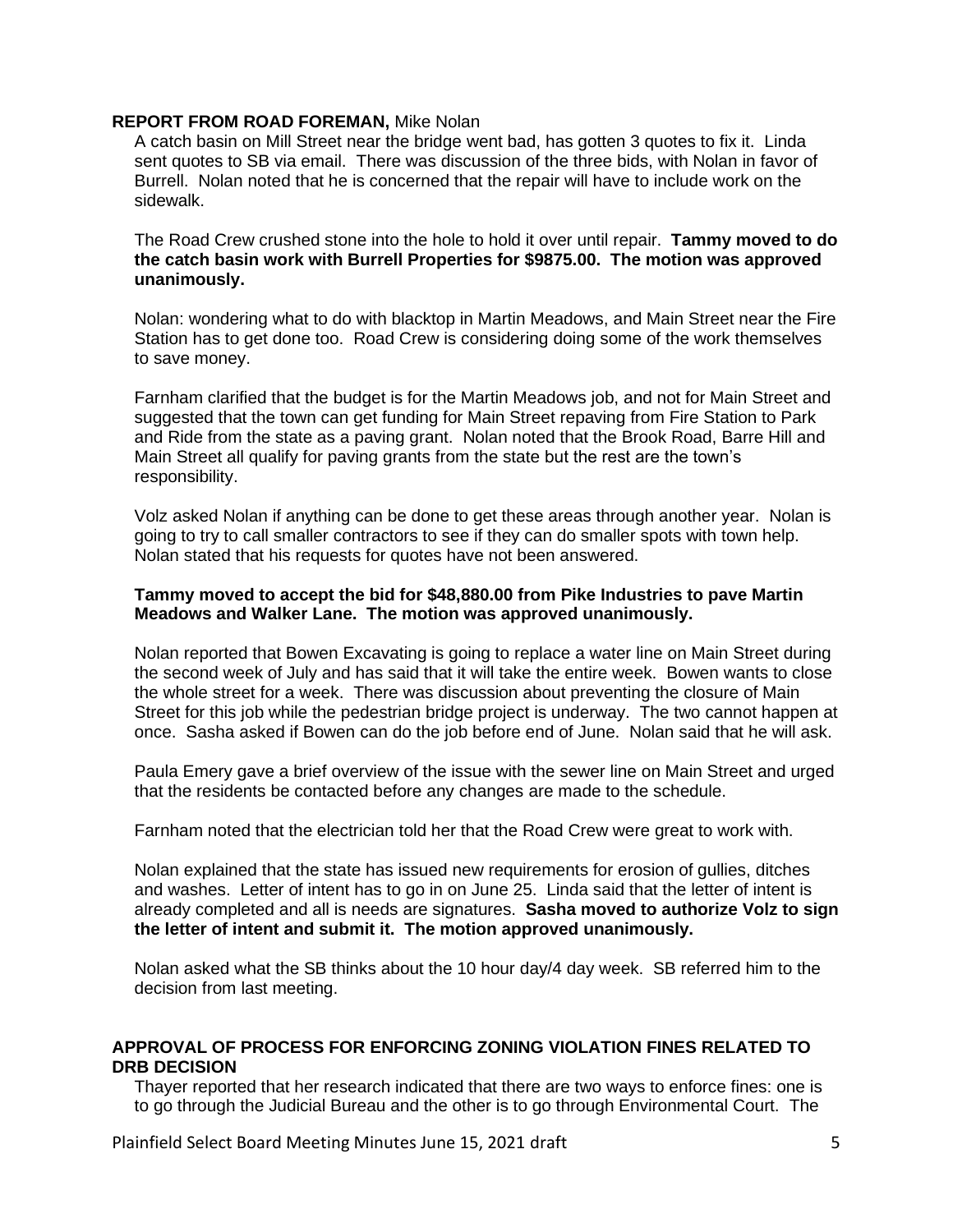Judicial Bureau is preferable, but there is an \$800.00 cap on the fine. Higher amounts go through the Environmental Court, which requires hiring a lawyer at a cost of roughly \$5,000.00. In either case, the town needs evidence that the trailer was actually occupied. The 2020 budged has \$2000.00 set aside for legal fees, but those funds were used in the Connecticut title insurance lawyers' lawsuit against the Town of Plainfield and nine other municipalities.

Thayer suggested that it might be less costly to work with the landowner to help them to become legal.

#### **REPORT FROM TOWN HEALTH OFFICER on HEALTH CONCERNS at 79 BEAN ROAD**

Volz reported that he requested the Health Officer check the property and report back. The Health Officer was not present for the meeting.

Ryan Christiansen reported that the chickens are still there and locked in a cage and stated that the Town Health Officer should have gone there by now.

There was discussion over whether the town has the authority to prevent people from parking RVs on their land. Neighbors reported that the evidence suggests that the property and RV are occupied.

Discussion turned to a review of the enforcement efforts to date and whether Development Review Board decisions are enforceable. The town Zoning Officer was not present to answer questions or report. Residents noted that the town is setting a precedent of not enforcing ordinances and reminded the SB that a previous SB spent thousands of dollars cleaning up the property several years ago.

Farnham spoke with Zoning Administrator from Norwich and was told that in most cases the rules are meant to be a deterrent. **Farnham offered to reach out to the property owner** to find out what her goals are **– requested contact information.**

Thayer contacted Vermont League of Cities and Towns and found that it isn't possible to put a lien on the property without a court order. She followed up on the VLCT's suggestion to contact Brian Monaghan, who stated that going to the Environmental Court will cost at least \$5,000.00. Monaghan could be hired to represent the town at \$175.00 per hour but the town does not have funds for legal matters in this fiscal year. The new fiscal year begins July 1, with \$2,000.00 budgeted for legal fees.

Adam Hochschild stated that the evidence is that the property is occupied. He would like the SB to say what it is that they will do and suggested that they: 1) visit the property; 2) contact the landowner, 3) hire a lawyer to consult about what to do, and 4) request that Karen Storey attend a Select Board meeting.

Farnham offered to meet with Ryan to see the property before talking to Melanie and Ryan agreed to meet with her.

Thayer suggested that the neighbors could engage in an enforcement action with the Environmental Court.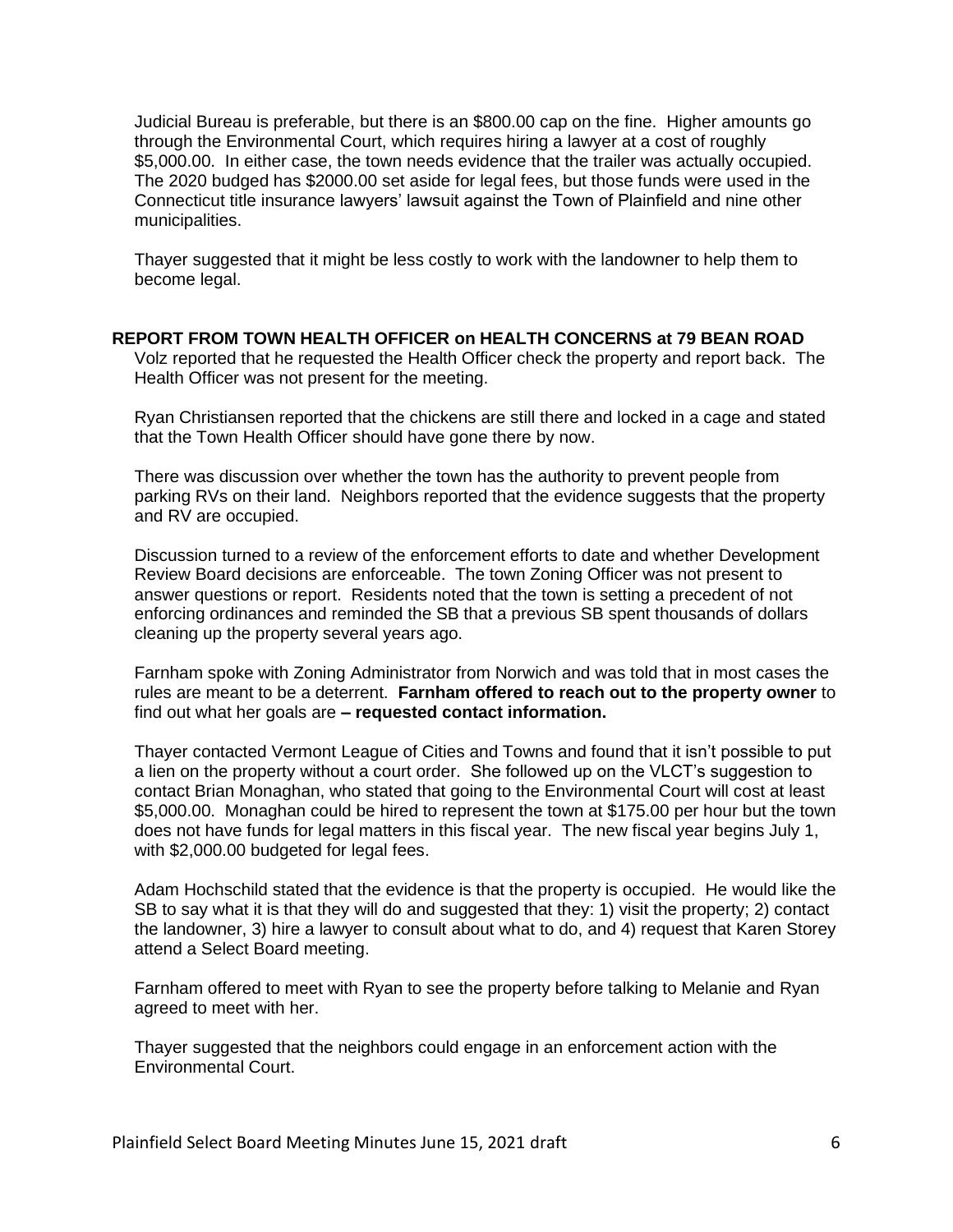**Farnham and Ryan Christiansen agreed to meet at the site, then Tammy will reach out to Melanie, then they will discuss it again at the next meeting.**

# **UPDATE ON OLD FIREHOUSE ALTERNATIVES, including POTENTIAL SALE or LEASE**

Farnham provided an update on proposals; the town received one proposal to purchase and one recommendation for what to do.

Betsy Ziegler sent a letter recommending that the town pay to restore the roof and back wall, and remediate the asbestos. They got an estimate for the roof for \$5,500 and the builder put up scaffolding in the river to look at the roof and said that it's do-able. There's an offer for 60% matching funds. There have been people offering to volunteer. The total cost would be approximately \$12-13,000 includes asbestos removal and matching funds.

Volz expressed interest in options that allow for the stabilization of the building until it can be discussed at Town Meeting.

Zeigler noted that the roofing estimate was given within the last week and that the structure beneath the roof needs to be strengthened before the roof can be done.

Volz asked SB what they think about allocating \$13,000 -- \$15,000 to fix it.

Thayer responded that she doesn't think the town has the funds.

Farnham noted that Jay Southgate submitted a proposal. Volz said that Southgate's proposal is to tear it down and build something new, quoting from Southgate's letter. Volz advised Southgate that as it is a historic building, it has to be restored. Southgate declined and wished us luck.

Betsy Zeigler explained that one of the proposals was to move the building and work on it in a new space. But if it is moved it wouldn't be eligible for historic grants. David Strong said that the person from Preservation Trust recommended moving the building. Right now we just need to keep it from falling into the river. Suggests using the Buildings Reserve Fund, which has \$11,000 in it.

Thayer said that the building was approved for some asbestos grant monies and that the town is currently repairing the roof on the municipal building and working on the fire house. She expressed concern that people feel it's urgent to fix up the old fire house, but the town doesn't have the funds to do so.

**Volz offered to contact Nathan Phillips to discuss how to proceed** and requested his contact information from Zeigler.

Zeigler urged the SB to look into using reserve funds – anything will help to remediate the problem. It is historic and is the town's responsibility to do something about it.

**Farnham offered to reach out to Jay Southgate to talk about incorporating new with old to preserve the Old Firehouse.**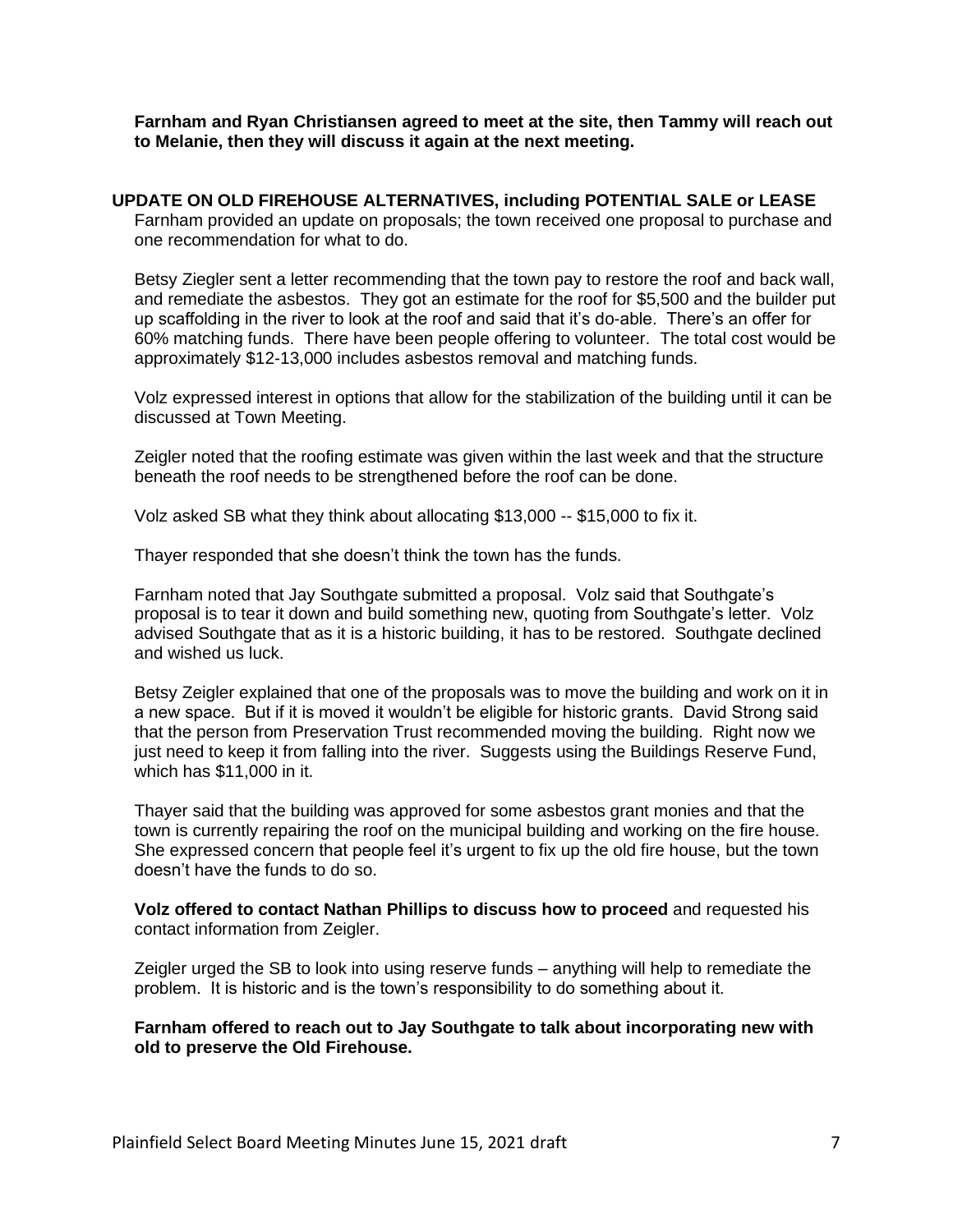Thayer said that she would be happy to sell it for a dollar to someone who is willing to restore or do something beautiful with it, noting that we have to consider losing the building if it falls into the river.

Discussion concluded with clarification about the utilities, especially electric, water and wastewater. **Farnham will find out about the water and sewer and bring it to the next meeting.** 

#### **OTHER BUSINESS**

There was no Other Business.

#### **ADJOURN**

**Thayer moved to adjourn the meeting at 9:44PM. The motion was approved unanimously.** 

Respectfully submitted by Paula Emery.

#### **Agenda Items for Upcoming Meetings:**

Recommendation for Special Select Board Meeting re "re-opening" and SB meeting arrangements when in-person meetings are possible, including hybrid meetings

Agenda items for July 6, 2021 Select Board Meeting

- Plans for reopening municipal buildings and facilities
- Further discussion re items of focus for coming year
- Appointments
- Continuity of Operations Planning, Grace Vinson, CV Regional Planning Commission
- Brook Road Bridge Replacement Project
- Review of timeline provided by Alice Merrill
- Financial implications of going forward and how to meet them
- Review of ongoing and anticipated multi-year financial obligations inc. project not yet started - Implications of not going forward
- Discussion re whether there should be Town approval of the project
- Update on Pedestrian Bridge construction
- U[date on Rte 2-Main Street Intersection Remediation project
- American Rescue Plan Act funds to Town (\$120,000) Sasha Thayer
- possible use of/priorities for funds
- process for receiving/requesting funds
- Approval of minutes inc. January 5, June 2, 8 and 15

Agenda items for August 17 Select Board Meeting

- Continuity of Operations Planning, Grace Vinson, CV Regional Planning Commission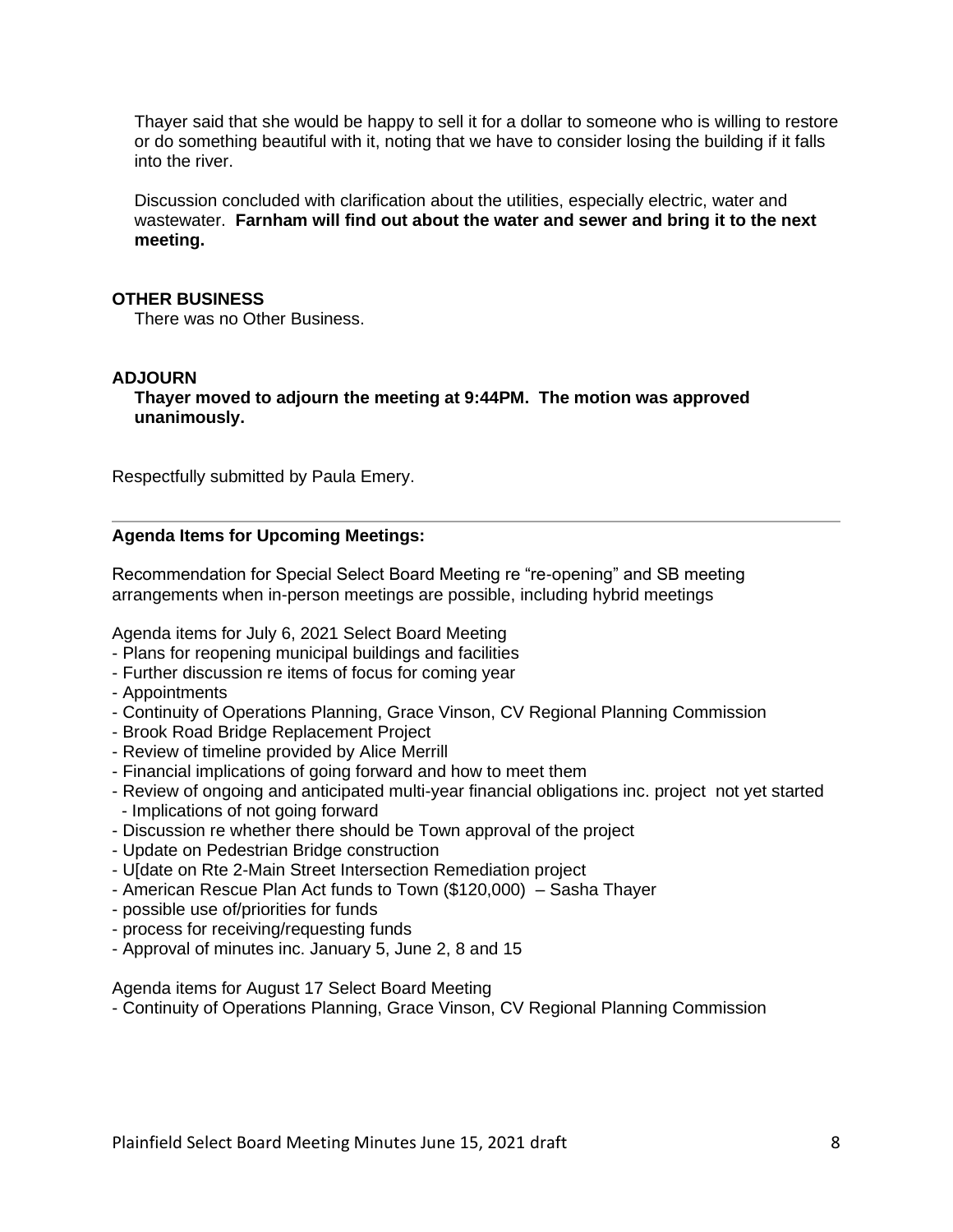# **Planning for the Future of the Friends of the Plainfield Town Hall Opera House**

#### **Memorandum to the Plainfield Select Board**

#### **I. Introduction**

The purpose of this memo is to begin a conversation about the relationship between the Friends of the Plainfield Town Hall Opera House ("Friends") and the Plainfield Select Board ("Select Board") concerning the management of the Plainfield Town Hall Opera House ("Opera House"). The Friends are unanimously of the view that the current arrangement between the Friends and the Select Board is not working well. The Opera House is a wonderful community asset and we believe that a different arrangement would free up the Friends to function more effectively, thus enhancing the role of the Opera House in the local community and more broadly across the Vermont arts community.

This memo will begin with some background material and then move on to descriptions of two separate proposals. While we are setting out two proposals to provide some contrast and points of discussion, the Friends strongly prefer Proposal  $1 - a$  lease arrangement. The second proposal suggests a more dramatic shift that is certainly possible, and better than our current arrangement, but not our first choice.

## **II. Background.**

The current arrangement is not efficient or productive for anyone. We feel we have provided a valuable service to the Select Board and the community by voluntarily managing the Opera House, but we are also aware that the building impacts the town budget. As a town asset and the site for town events such as Select Board meetings and voting, the Opera House will always be an expense item on the town budget, but we understand the need to minimize costs.

The need to enter into yearly negotiations creates additional work for everyone, including the Select Board, and makes it very difficult for us to plan programs and conduct fundraising for facility improvements. Regular turn-over on the Select Board means that questions about the scope of work the Friends undertakes needs to be continually explained and justified, despite the fact that the Friends' fee is sharply discounted, and the sole purpose of the Friends is to boost the Town Hall Opera House.

The inefficiencies of negotiating a contract every year are compounded by constant delays. Specifically, despite the fact that we submitted a proposed contract for FY 18/19 in May of 2018, it wasn't approved until six months into the contract year. The same thing happened the next year, with the only change being that our proposal to make the duration of the contract two years was denied. This delay problem was repeated again this year when the Select Board decided to break the contract into two six-month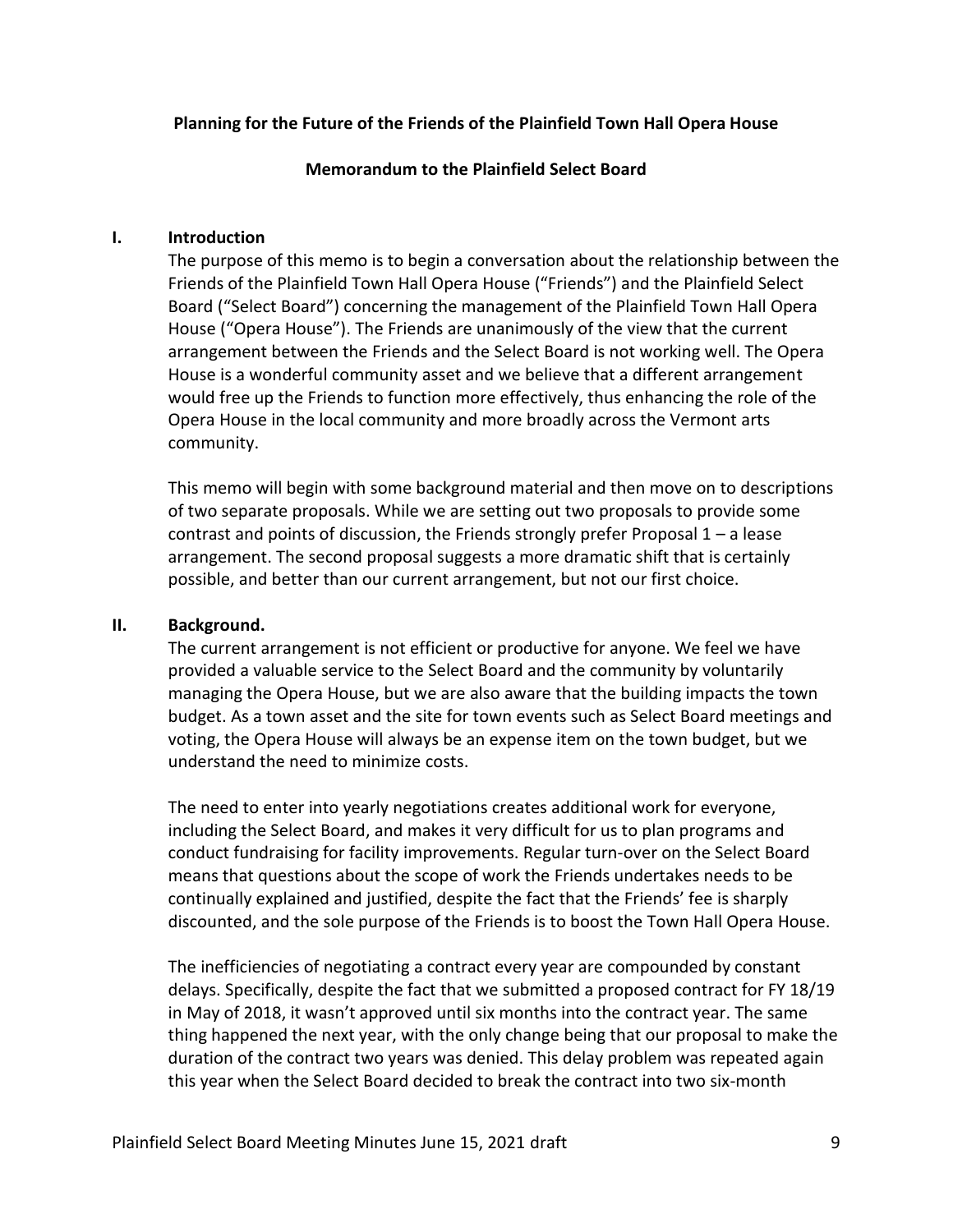segments, after waiting six months into the contract period to approve the first segment.

This uncertainty not only makes it very difficult for us to plan ahead and to successfully fundraise, it has a marked demoralizing effect. Given the freedom to work more independently and beyond the limitations of a single budgetary year, we believe we could develop a more robust schedule of creative cultural and community events and engage in more marketing and fundraising.

In short, the goal of any new arrangement would be to free up the Friends to pursue a more robust schedule of events, more fundraising, and greater control over our own operations and scheduling so we can plan for the future. This would also free up the Select Board to focus on other matters and further the social, economic, and cultural goals of the town with respect to the Opera House.

# **III. Proposal One: A Lease Arrangement**

The essence of this arrangement is the Friends would enter into a multi-year lease with the Select Board for a nominal \$1.00 per year. Our relationship would be similar to a standard landlord/tenant relationship in that the Friends, as a tenant, would have full control over possession and be responsible for facility operating costs, while the town would be responsible for maintenance and repairs. It is important to note this is a greater risk for the Friends than it is for the town. While the town would lose the rental income from the Opera House, it would no longer be paying operational and management costs, and it would thereby achieve a net savings (see the attached multiyear spreadsheet on past, present, and proposed town budgets for the Opera House) The Friends would be assuming a greater financial burden, but we believe that with greater independence we can make that up with fundraising and increased bookings. Here are a few other details or highlights of this arrangement.

**Management:** We would continue to manage the Opera House as we do, including scheduling town meetings and rentals for private and community events, and seeing that the facility is kept clean and in good order. This would be done at no cost to the town: the \$4,000 budgeted for management services in FY21/22 would disappear from the books.

**User fees:** All rental fees would be payable to the Friends.

**Cost allocation:** We would assume the yearly facility operating costs. These are the costs in the Select Board's Town Hall Opera House budget exclusive of maintenance/repair (\$3,800 projected for FY21/22). The town would continue to bear those costs, which are detailed in the attachment. Since the payment to the Friends would no longer be relevant this would result in a net annual savings to the town.